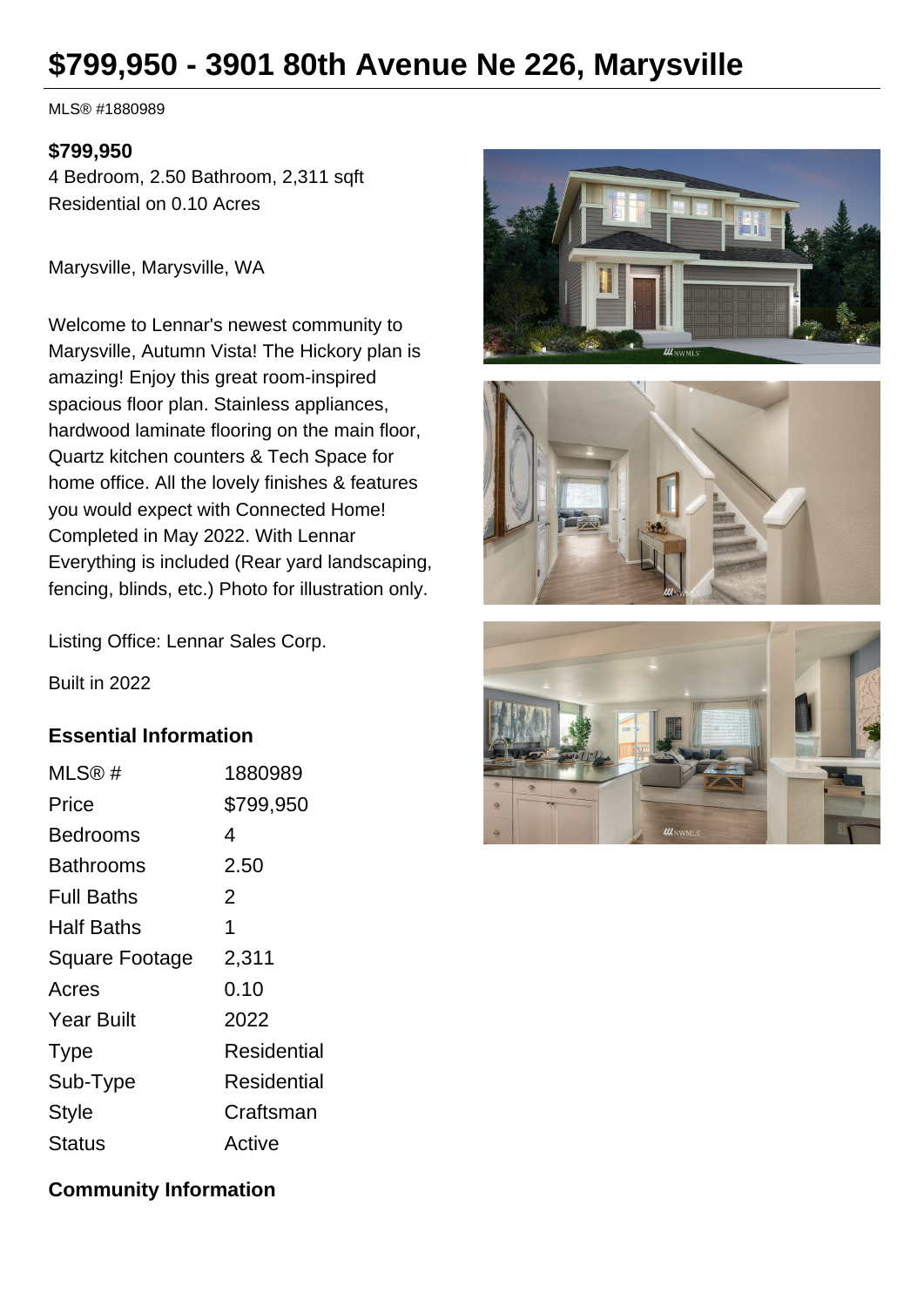| <b>Address</b>                   | 3901 80th Avenue Ne 226                                                                                                                                                                                   |
|----------------------------------|-----------------------------------------------------------------------------------------------------------------------------------------------------------------------------------------------------------|
| Area                             | 770 - Northwest Snohom                                                                                                                                                                                    |
| Subdivision                      | Marysville                                                                                                                                                                                                |
| City                             | Marysville                                                                                                                                                                                                |
| County                           | Snohomish                                                                                                                                                                                                 |
| <b>State</b>                     | <b>WA</b>                                                                                                                                                                                                 |
| Zip Code                         | 98270                                                                                                                                                                                                     |
| <b>Amenities</b>                 |                                                                                                                                                                                                           |
| <b>Parking Spaces</b>            | 2                                                                                                                                                                                                         |
| Parking                          | Driveway, Attached Garage                                                                                                                                                                                 |
| <b>Interior</b>                  |                                                                                                                                                                                                           |
| <b>Interior Features</b>         | Forced Air, Tankless Water Heater, Ceramic Tile, Wall to Wall Carpet,<br>Laminate, Double Pane/Storm Window, High Tech Cabling, Loft,<br>Security System, Walk-In Pantry, Walk-In Closet(s), Water Heater |
| Appliances                       | Dishwasher, Disposal, Microwave, Refrigerator, Stove/Range                                                                                                                                                |
| Fireplace                        | Yes                                                                                                                                                                                                       |
| # of Fireplaces                  | 1                                                                                                                                                                                                         |
| <b>Exterior</b>                  |                                                                                                                                                                                                           |
| Eyteriar Fastures Campat Dlanked |                                                                                                                                                                                                           |

| <b>Exterior Features</b> Cement Planked |                        |
|-----------------------------------------|------------------------|
| Foundation                              | <b>Poured Concrete</b> |

## **School Information**

| <b>District</b> | <b>Lake Stevens</b>    |
|-----------------|------------------------|
| Elementary      | <b>Sunnycrest Elem</b> |
| <b>Middle</b>   | North Lake Mid         |
| High            | Lake Stevens Snr Hig   |

## **Additional Information**

Days on Market 12

All listings featuring the icon are provided courtesy of the Northwest Multiple Listing Service (NWMLS), Copyright 114 2022. All rights reserved.

The database information herein is provided from and copyrighted by the Northwest Multiple Listing Service (NWMLS).

NWMLS data may not be reproduced or redistributed and is only for people viewing this site.

All information provided is deemed reliable but is not guaranteed and should be independently verified.

The information contained in these listings has not been verified by Realtrua and should be verified by the buyer.